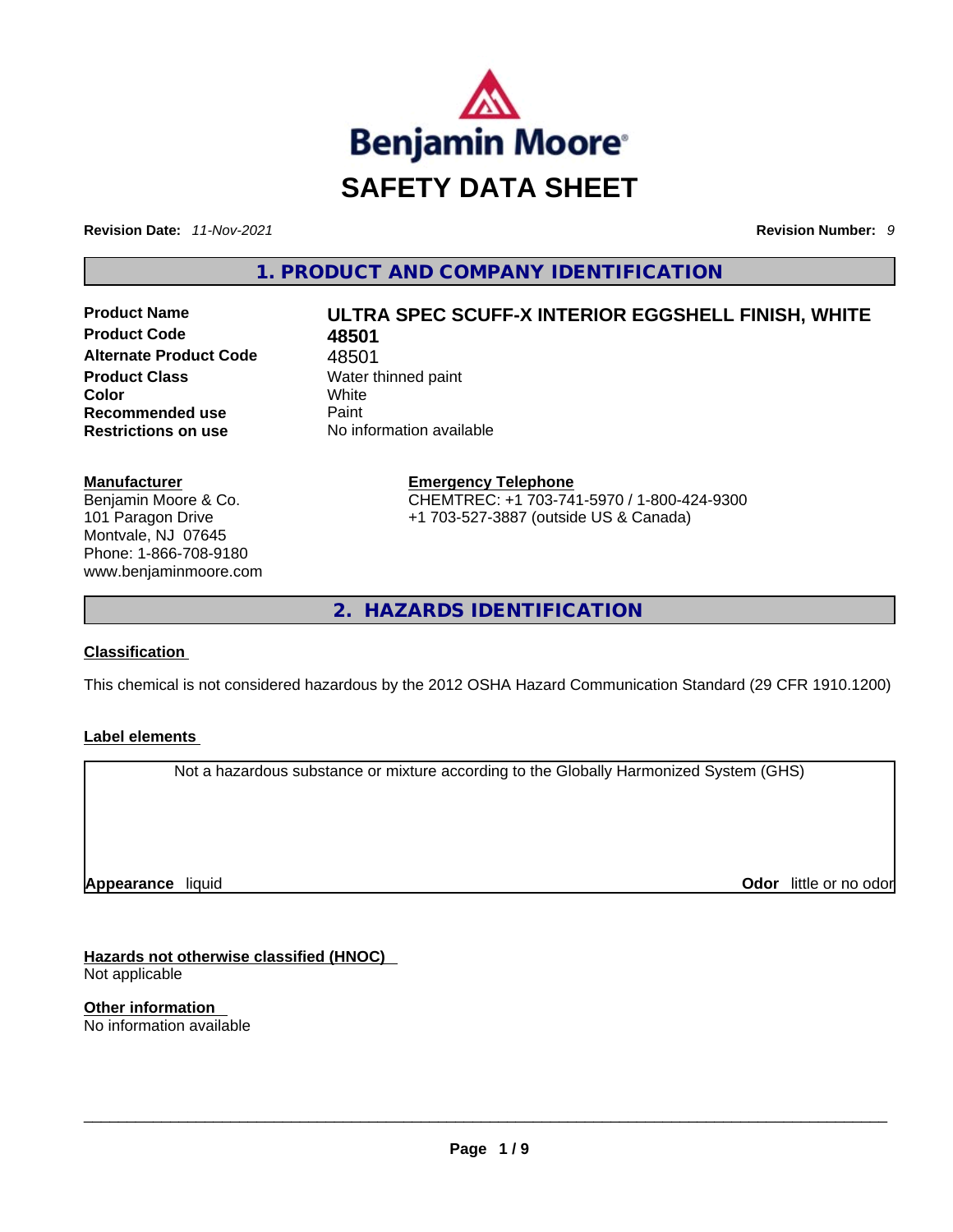**WARNING:** This product contains isothiazolinone compounds at levels of <0.1%. These substances are biocides commonly found in most paints and a variety of personal care products as a preservative. Certain individuals may be sensitive or allergic to these substances, even at low levels.

# **3. COMPOSITION INFORMATION ON COMPONENTS**

| <b>Chemical name</b>                      | <b>CAS No.</b> | Weight-%    |
|-------------------------------------------|----------------|-------------|
| Titanium dioxide                          | 13463-67-7     | $20 - 25$   |
| Propanoic acid, 2-methyl-, monoester with | 25265-77-4     | 1 - 5       |
| 2,2,4-trimethyl-1,3-pentanediol           |                |             |
| Sodium C14-C16 olefin sulfonate           | 68439-57-6     | $0.1 - 0.5$ |

|                                                  | 4. FIRST AID MEASURES                                                                                    |
|--------------------------------------------------|----------------------------------------------------------------------------------------------------------|
| <b>General Advice</b>                            | No hazards which require special first aid measures.                                                     |
| <b>Eye Contact</b>                               | Rinse thoroughly with plenty of water for at least 15 minutes and consult a<br>physician.                |
| <b>Skin Contact</b>                              | Wash off immediately with soap and plenty of water while removing all<br>contaminated clothes and shoes. |
| <b>Inhalation</b>                                | Move to fresh air. If symptoms persist, call a physician.                                                |
| Ingestion                                        | Clean mouth with water and afterwards drink plenty of water. Consult a physician<br>if necessary.        |
| <b>Most Important</b><br><b>Symptoms/Effects</b> | None known.                                                                                              |
| <b>Notes To Physician</b>                        | Treat symptomatically.                                                                                   |

**5. FIRE-FIGHTING MEASURES** 

| <b>Suitable Extinguishing Media</b>                             | Use extinguishing measures that are appropriate to local<br>circumstances and the surrounding environment.                                   |
|-----------------------------------------------------------------|----------------------------------------------------------------------------------------------------------------------------------------------|
| Protective equipment and precautions for firefighters           | As in any fire, wear self-contained breathing apparatus<br>pressure-demand, MSHA/NIOSH (approved or equivalent)<br>and full protective gear. |
| <b>Specific Hazards Arising From The Chemical</b>               | Closed containers may rupture if exposed to fire or<br>extreme heat.                                                                         |
| Sensitivity to mechanical impact                                | No.                                                                                                                                          |
| Sensitivity to static discharge                                 | No.                                                                                                                                          |
| <b>Flash Point Data</b><br>Flash point (°F)<br>Flash Point (°C) | Not applicable<br>Not applicable                                                                                                             |
|                                                                 |                                                                                                                                              |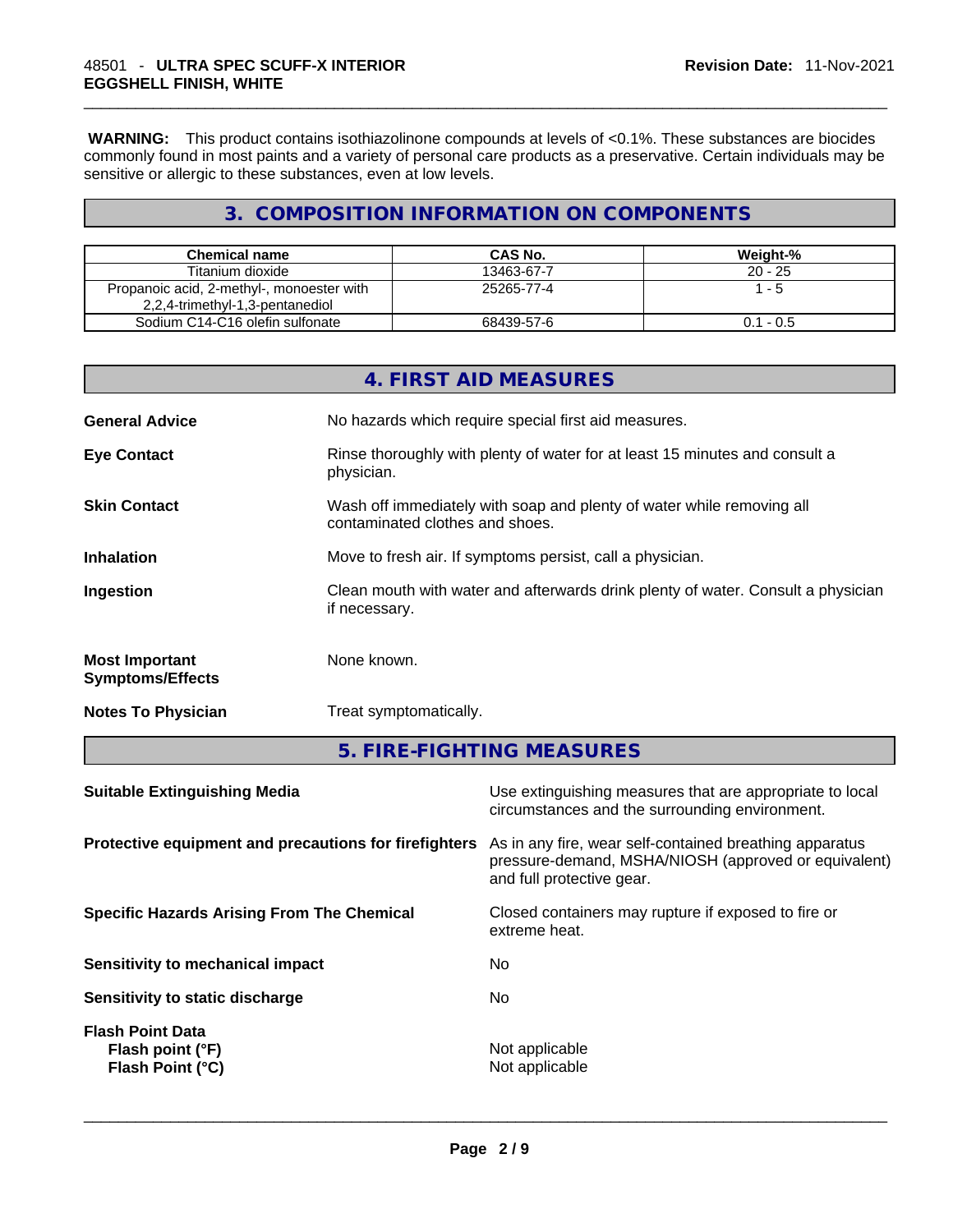| <b>Method</b>                     |                                                               |                        | Not applicable                   |                                |
|-----------------------------------|---------------------------------------------------------------|------------------------|----------------------------------|--------------------------------|
| <b>Flammability Limits In Air</b> |                                                               |                        |                                  |                                |
|                                   | Lower flammability limit:<br><b>Upper flammability limit:</b> |                        | Not applicable<br>Not applicable |                                |
| <b>NFPA</b>                       | Health: 1                                                     | <b>Flammability: 0</b> | <b>Instability: 0</b>            | <b>Special:</b> Not Applicable |
| <b>NFPA Legend</b>                |                                                               |                        |                                  |                                |

- 0 Not Hazardous
- 1 Slightly
- 2 Moderate
- 3 High
- 4 Severe

*The ratings assigned are only suggested ratings, the contractor/employer has ultimate responsibilities for NFPA ratings where this system is used.* 

*Additional information regarding the NFPA rating system is available from the National Fire Protection Agency (NFPA) at www.nfpa.org.* 

# **6. ACCIDENTAL RELEASE MEASURES**

| <b>Personal Precautions</b>      | Avoid contact with skin, eyes and clothing. Ensure adequate ventilation.                                                                                                         |
|----------------------------------|----------------------------------------------------------------------------------------------------------------------------------------------------------------------------------|
| <b>Other Information</b>         | Prevent further leakage or spillage if safe to do so.                                                                                                                            |
| <b>Environmental precautions</b> | See Section 12 for additional Ecological Information.                                                                                                                            |
| <b>Methods for Cleaning Up</b>   | Soak up with inert absorbent material. Sweep up and shovel into suitable<br>containers for disposal.                                                                             |
|                                  | 7. HANDLING AND STORAGE                                                                                                                                                          |
| Handling                         | Avoid contact with skin, eyes and clothing. Avoid breathing vapors, spray mists or<br>sanding dust. In case of insufficient ventilation, wear suitable respiratory<br>equipment. |
| <b>Storage</b>                   | Keep container tightly closed. Keep out of the reach of children.                                                                                                                |
| <b>Incompatible Materials</b>    | No information available                                                                                                                                                         |
|                                  |                                                                                                                                                                                  |

# **8. EXPOSURE CONTROLS/PERSONAL PROTECTION**

#### **Exposure Limits**

| Chemical<br>name               | -----<br>-- -<br>$\mathbf{v}$<br> | <b>DEI</b><br>$\mathbf{r}$<br>-- |
|--------------------------------|-----------------------------------|----------------------------------|
| $\sim$<br>, itanium<br>dioxide | TWA.<br>ma/m∼<br>◡                | ™∆M<br>ma/m <sup>3</sup>         |

#### **Legend**

ACGIH - American Conference of Governmental Industrial Hygienists Exposure Limits OSHA - Occupational Safety & Health Administration Exposure Limits N/E - Not Established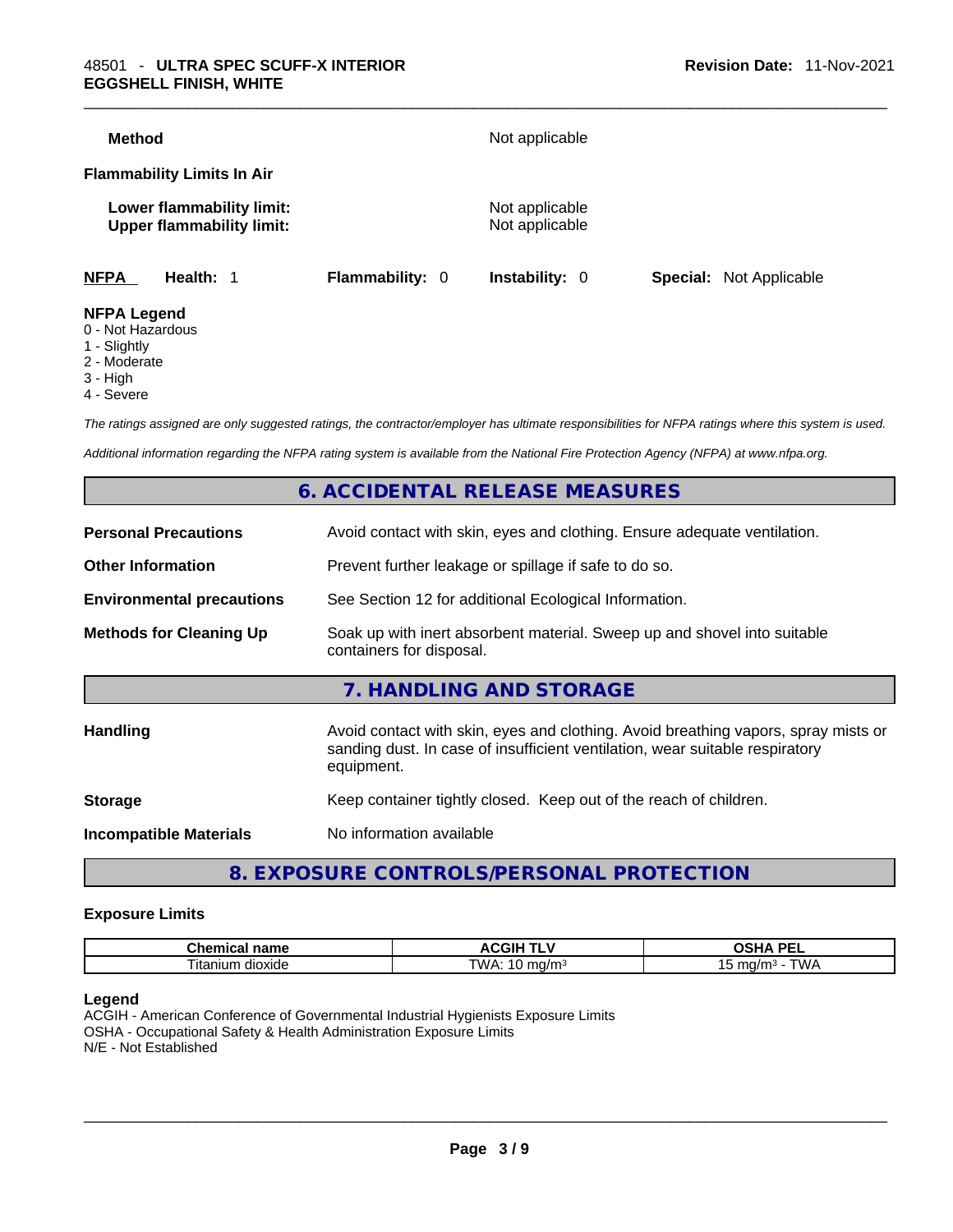| <b>Engineering Measures</b>          | Ensure adequate ventilation, especially in confined areas.                                                                          |
|--------------------------------------|-------------------------------------------------------------------------------------------------------------------------------------|
| <b>Personal Protective Equipment</b> |                                                                                                                                     |
| <b>Eye/Face Protection</b>           | Safety glasses with side-shields.                                                                                                   |
| <b>Skin Protection</b>               | Protective gloves and impervious clothing.                                                                                          |
| <b>Respiratory Protection</b>        | In case of insufficient ventilation wear suitable respiratory equipment.                                                            |
| <b>Hygiene Measures</b>              | Avoid contact with skin, eyes and clothing. Remove and wash contaminated<br>clothing before re-use. Wash thoroughly after handling. |

# **9. PHYSICAL AND CHEMICAL PROPERTIES**

| Appearance                           | liquid                   |
|--------------------------------------|--------------------------|
| Odor                                 | little or no odor        |
| <b>Odor Threshold</b>                | No information available |
| Density (Ibs/gal)                    | $10.4 - 10.8$            |
| <b>Specific Gravity</b>              | $1.24 - 1.29$            |
| рH                                   | No information available |
| <b>Viscosity (cps)</b>               | No information available |
| Solubility(ies)                      | No information available |
| <b>Water solubility</b>              | No information available |
| <b>Evaporation Rate</b>              | No information available |
| Vapor pressure                       | No information available |
| Vapor density                        | No information available |
| Wt. % Solids                         | $45 - 55$                |
| Vol. % Solids                        | $35 - 45$                |
| Wt. % Volatiles                      | $45 - 55$                |
| Vol. % Volatiles                     | $55 - 65$                |
| <b>VOC Regulatory Limit (g/L)</b>    | < 100                    |
| <b>Boiling Point (°F)</b>            | 212                      |
| <b>Boiling Point (°C)</b>            | 100                      |
| Freezing point (°F)                  | 32                       |
| <b>Freezing Point (°C)</b>           | 0                        |
| Flash point (°F)                     | Not applicable           |
| Flash Point (°C)                     | Not applicable           |
| <b>Method</b>                        | Not applicable           |
| <b>Flammability (solid, gas)</b>     | Not applicable           |
| <b>Upper flammability limit:</b>     | Not applicable           |
| <b>Lower flammability limit:</b>     | Not applicable           |
| <b>Autoignition Temperature (°F)</b> | No information available |
| <b>Autoignition Temperature (°C)</b> | No information available |
| Decomposition Temperature (°F)       | No information available |
| Decomposition Temperature (°C)       | No information available |
| <b>Partition coefficient</b>         | No information available |

# **10. STABILITY AND REACTIVITY**

**Reactivity Not Applicable** 

**Chemical Stability Stable under normal conditions. Chemical Stability Stable under normal conditions. Chemical Stability Chemical Stability Chemical Stability Chemical Stability Chemical Stability Chemic**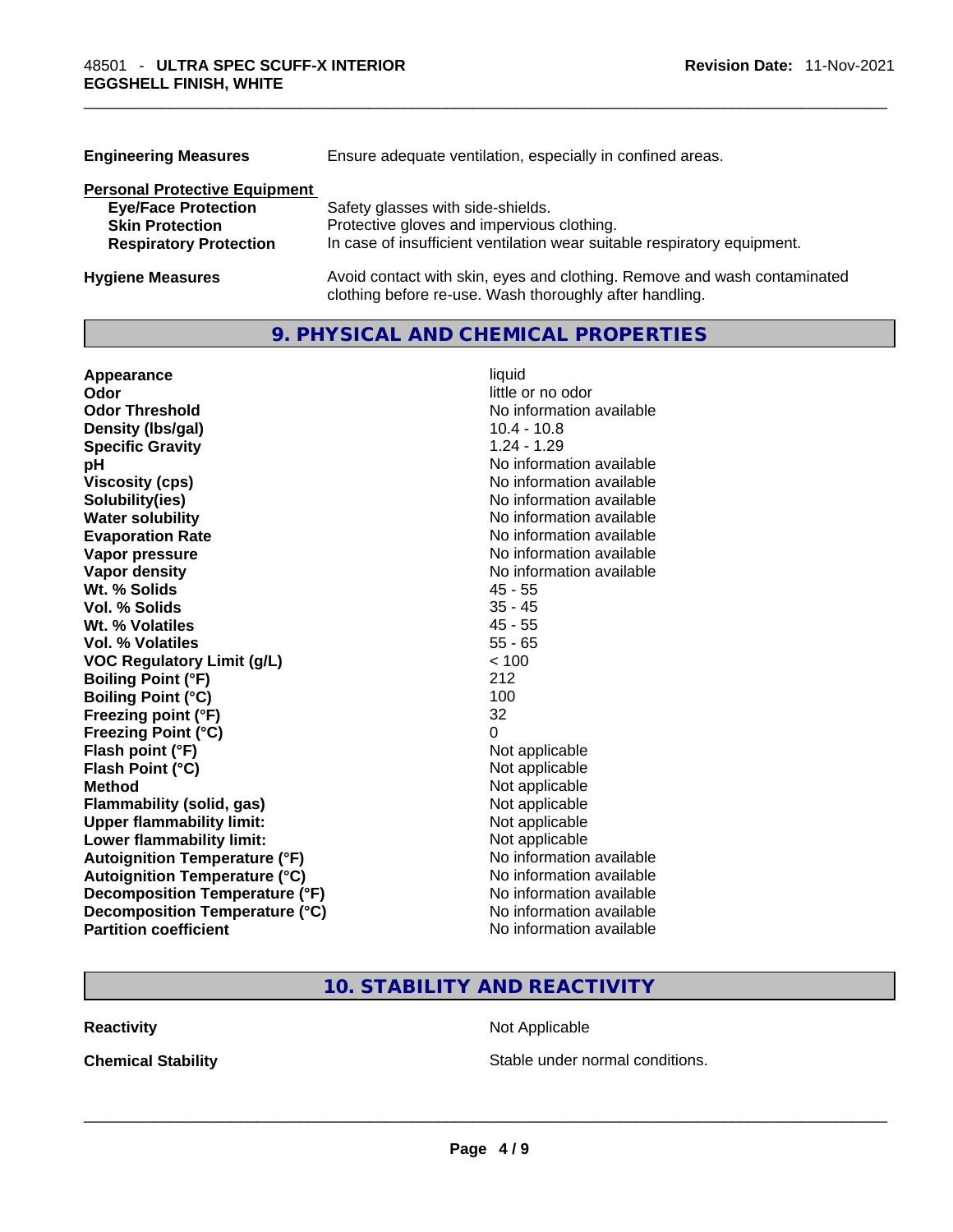| <b>Conditions to avoid</b>                                                                                                                                                                                                                                                                                                               |                                                            | Prevent from freezing.                                                                                                                                                                                                                                                                                                                                                                                                        |                 |  |
|------------------------------------------------------------------------------------------------------------------------------------------------------------------------------------------------------------------------------------------------------------------------------------------------------------------------------------------|------------------------------------------------------------|-------------------------------------------------------------------------------------------------------------------------------------------------------------------------------------------------------------------------------------------------------------------------------------------------------------------------------------------------------------------------------------------------------------------------------|-----------------|--|
| <b>Incompatible Materials</b>                                                                                                                                                                                                                                                                                                            |                                                            | No materials to be especially mentioned.                                                                                                                                                                                                                                                                                                                                                                                      |                 |  |
| <b>Hazardous Decomposition Products</b>                                                                                                                                                                                                                                                                                                  |                                                            | None under normal use.                                                                                                                                                                                                                                                                                                                                                                                                        |                 |  |
| Possibility of hazardous reactions                                                                                                                                                                                                                                                                                                       |                                                            | None under normal conditions of use.                                                                                                                                                                                                                                                                                                                                                                                          |                 |  |
|                                                                                                                                                                                                                                                                                                                                          |                                                            | 11. TOXICOLOGICAL INFORMATION                                                                                                                                                                                                                                                                                                                                                                                                 |                 |  |
| <b>Product Information</b>                                                                                                                                                                                                                                                                                                               |                                                            |                                                                                                                                                                                                                                                                                                                                                                                                                               |                 |  |
| Information on likely routes of exposure                                                                                                                                                                                                                                                                                                 |                                                            |                                                                                                                                                                                                                                                                                                                                                                                                                               |                 |  |
| <b>Principal Routes of Exposure</b>                                                                                                                                                                                                                                                                                                      | Eye contact, skin contact and inhalation.                  |                                                                                                                                                                                                                                                                                                                                                                                                                               |                 |  |
| <b>Acute Toxicity</b>                                                                                                                                                                                                                                                                                                                    |                                                            |                                                                                                                                                                                                                                                                                                                                                                                                                               |                 |  |
| <b>Product Information</b>                                                                                                                                                                                                                                                                                                               | No information available                                   |                                                                                                                                                                                                                                                                                                                                                                                                                               |                 |  |
| Symptoms related to the physical, chemical and toxicological characteristics                                                                                                                                                                                                                                                             |                                                            |                                                                                                                                                                                                                                                                                                                                                                                                                               |                 |  |
| <b>Symptoms</b>                                                                                                                                                                                                                                                                                                                          | No information available                                   |                                                                                                                                                                                                                                                                                                                                                                                                                               |                 |  |
| Delayed and immediate effects as well as chronic effects from short and long-term exposure                                                                                                                                                                                                                                               |                                                            |                                                                                                                                                                                                                                                                                                                                                                                                                               |                 |  |
| Eye contact<br><b>Skin contact</b>                                                                                                                                                                                                                                                                                                       | May cause slight irritation.<br>skin and cause irritation. | Substance may cause slight skin irritation. Prolonged or repeated contact may dry                                                                                                                                                                                                                                                                                                                                             |                 |  |
| <b>Inhalation</b><br>Ingestion<br><b>Sensitization</b><br><b>Neurological Effects</b><br><b>Mutagenic Effects</b><br><b>Reproductive Effects</b><br><b>Developmental Effects</b><br><b>Target organ effects</b><br><b>STOT - single exposure</b><br><b>STOT - repeated exposure</b><br>Other adverse effects<br><b>Aspiration Hazard</b> |                                                            | May cause irritation of respiratory tract.<br>Ingestion may cause gastrointestinal irritation, nausea, vomiting and diarrhea.<br>No information available<br>No information available.<br>No information available.<br>No information available.<br>No information available.<br>No information available.<br>No information available.<br>No information available.<br>No information available.<br>No information available |                 |  |
| <b>Numerical measures of toxicity</b>                                                                                                                                                                                                                                                                                                    |                                                            |                                                                                                                                                                                                                                                                                                                                                                                                                               |                 |  |
| The following values are calculated based on chapter 3.1 of the GHS document                                                                                                                                                                                                                                                             |                                                            |                                                                                                                                                                                                                                                                                                                                                                                                                               |                 |  |
| <b>ATEmix (oral)</b><br><b>ATEmix (dermal)</b>                                                                                                                                                                                                                                                                                           | 32093 mg/kg<br>132170 mg/kg                                |                                                                                                                                                                                                                                                                                                                                                                                                                               |                 |  |
| <b>Component Information</b>                                                                                                                                                                                                                                                                                                             |                                                            |                                                                                                                                                                                                                                                                                                                                                                                                                               |                 |  |
| Chemical name<br>Titanium dioxide<br>13463-67-7                                                                                                                                                                                                                                                                                          | Oral LD50<br>> 10000 mg/kg (Rat)                           | Dermal LD50                                                                                                                                                                                                                                                                                                                                                                                                                   | Inhalation LC50 |  |
| Propanoic acid, 2-methyl-,                                                                                                                                                                                                                                                                                                               | $=$ 3200 mg/kg (Rat)                                       | > 15200 mg/kg (Rat)                                                                                                                                                                                                                                                                                                                                                                                                           | $\blacksquare$  |  |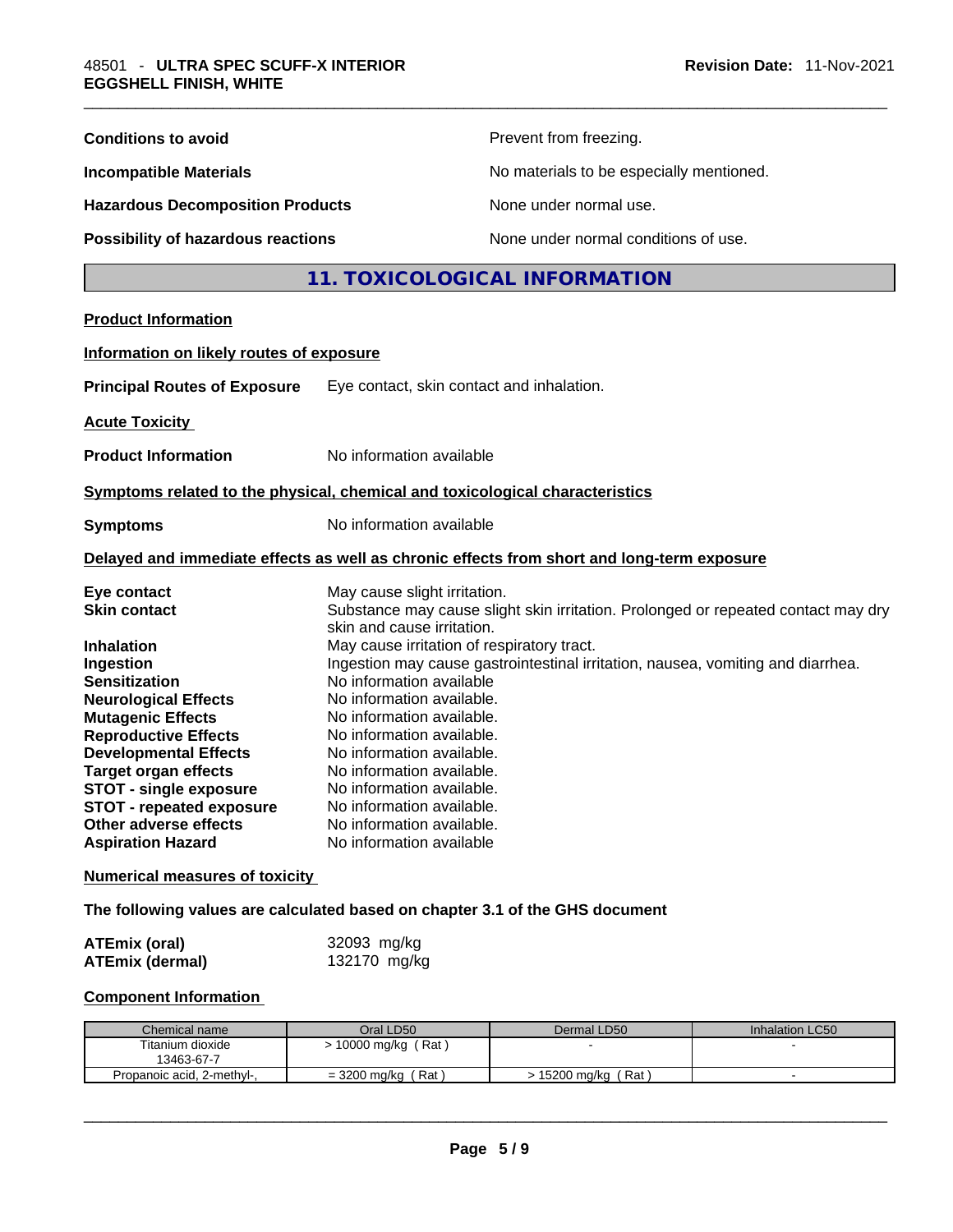| monoester with                  |                      |                      |                    |
|---------------------------------|----------------------|----------------------|--------------------|
| 2,2,4-trimethyl-1,3-pentanediol |                      |                      |                    |
| 25265-77-4                      |                      |                      |                    |
| Sodium C14-C16 olefin sulfonate | $= 2220$ mg/kg (Rat) | > 740 mg/kg (Rabbit) | > 52 mg/L (Rat)4 h |
| 68439-57-6                      |                      |                      |                    |

# **Chronic Toxicity**

#### **Carcinogenicity**

*The information below indicates whether each agency has listed any ingredient as a carcinogen:.* 

| <b>Chemical name</b>    | IARC                 | <b>NTP</b> | OSHA   |
|-------------------------|----------------------|------------|--------|
|                         | Possible Human<br>2B |            | ∟isted |
| ' Titanium 、<br>dioxide | Carcinoɑen           |            |        |

• Although IARC has classified titanium dioxide as possibly carcinogenic to humans (2B), their summary concludes: "No significant exposure to titanium dioxide is thought to occur during the use of products in which titanium dioxide is bound to other materials, such as paint."

#### **Legend**

IARC - International Agency for Research on Cancer NTP - National Toxicity Program OSHA - Occupational Safety & Health Administration

**12. ECOLOGICAL INFORMATION** 

# **Ecotoxicity Effects**

The environmental impact of this product has not been fully investigated.

#### **Product Information**

#### **Acute Toxicity to Fish**

No information available

#### **Acute Toxicity to Aquatic Invertebrates**

No information available

#### **Acute Toxicity to Aquatic Plants**

No information available

### **Persistence / Degradability**

No information available.

#### **Bioaccumulation**

There is no data for this product.

#### **Mobility in Environmental Media**

No information available.

#### **Ozone**

# No information available \_\_\_\_\_\_\_\_\_\_\_\_\_\_\_\_\_\_\_\_\_\_\_\_\_\_\_\_\_\_\_\_\_\_\_\_\_\_\_\_\_\_\_\_\_\_\_\_\_\_\_\_\_\_\_\_\_\_\_\_\_\_\_\_\_\_\_\_\_\_\_\_\_\_\_\_\_\_\_\_\_\_\_\_\_\_\_\_\_\_\_\_\_ **Component Information**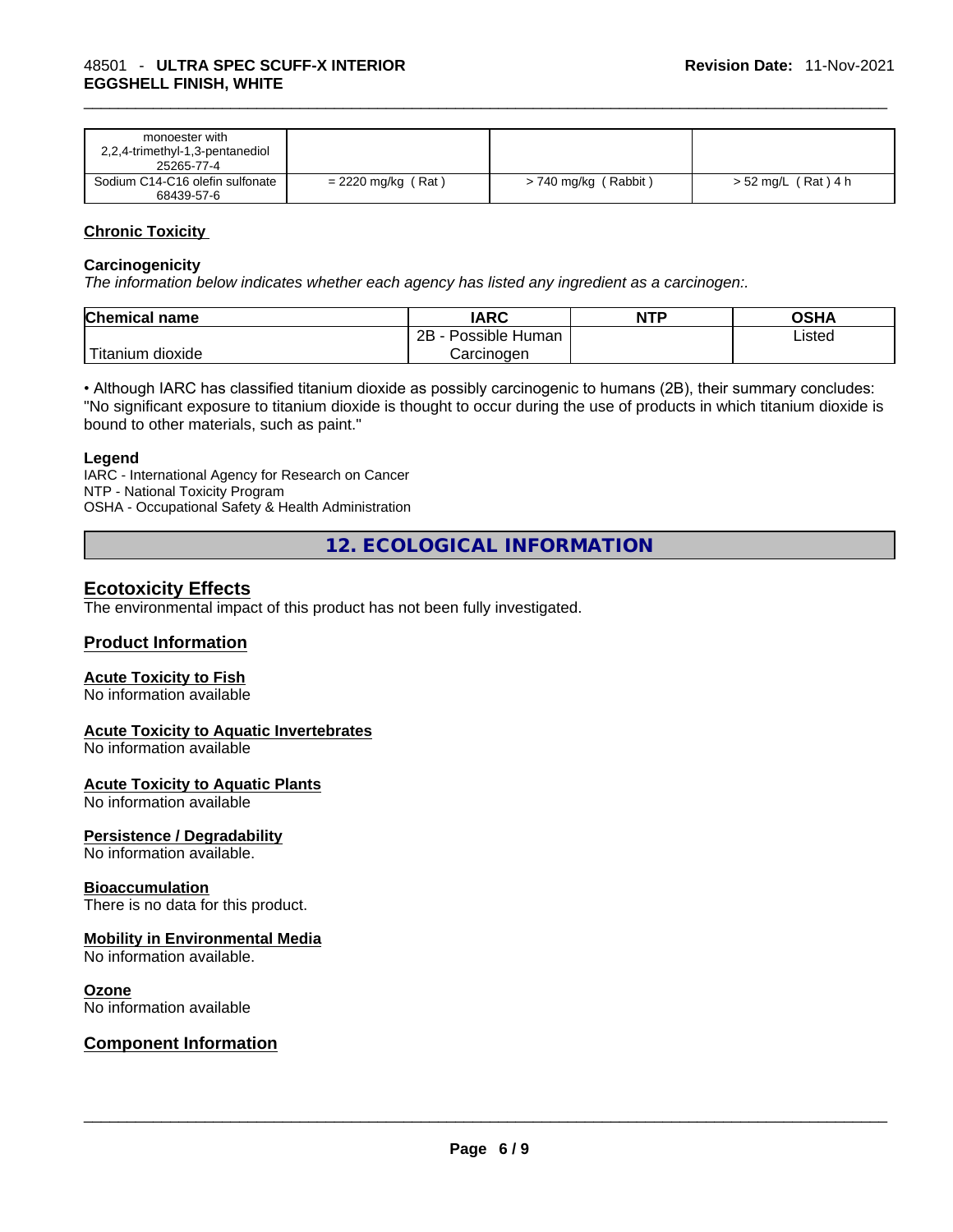#### **Acute Toxicity to Fish**

#### Titanium dioxide

 $LCS0: > 1000$  mg/L (Fathead Minnow - 96 hr.)

# **Acute Toxicity to Aquatic Invertebrates**

No information available

#### **Acute Toxicity to Aquatic Plants**

No information available

|                              | 13. DISPOSAL CONSIDERATIONS                                                                                                                                                                                               |
|------------------------------|---------------------------------------------------------------------------------------------------------------------------------------------------------------------------------------------------------------------------|
| <b>Waste Disposal Method</b> | Dispose of in accordance with federal, state, and local regulations. Local<br>requirements may vary, consult your sanitation department or state-designated<br>environmental protection agency for more disposal options. |
|                              | 14. TRANSPORT INFORMATION                                                                                                                                                                                                 |
| <b>DOT</b>                   | Not regulated                                                                                                                                                                                                             |
| <b>ICAO/IATA</b>             | Not regulated                                                                                                                                                                                                             |
| <b>IMDG/IMO</b>              | Not regulated                                                                                                                                                                                                             |
|                              | 15. REGULATORY INFORMATION                                                                                                                                                                                                |

# **International Inventories**

| <b>TSCA: United States</b> | Yes - All components are listed or exempt. |
|----------------------------|--------------------------------------------|
| <b>DSL: Canada</b>         | No - Not all of the components are listed. |
|                            | One or more component is listed on NDSL.   |

# **Federal Regulations**

| SARA 311/312 hazardous categorization |                |  |
|---------------------------------------|----------------|--|
| Acute health hazard                   | Nο             |  |
| <b>Chronic Health Hazard</b>          | No             |  |
| Fire hazard                           | N <sub>0</sub> |  |
| Sudden release of pressure hazard     | Nο             |  |
| <b>Reactive Hazard</b>                | No             |  |

#### **SARA 313**

Section 313 of Title III of the Superfund Amendments and Reauthorization Act of 1986 (SARA). This product contains a chemical or chemicals which are subject to the reporting requirements of the Act and Title 40 of the Code of Federal Regulations, Part 372: \_\_\_\_\_\_\_\_\_\_\_\_\_\_\_\_\_\_\_\_\_\_\_\_\_\_\_\_\_\_\_\_\_\_\_\_\_\_\_\_\_\_\_\_\_\_\_\_\_\_\_\_\_\_\_\_\_\_\_\_\_\_\_\_\_\_\_\_\_\_\_\_\_\_\_\_\_\_\_\_\_\_\_\_\_\_\_\_\_\_\_\_\_

*None*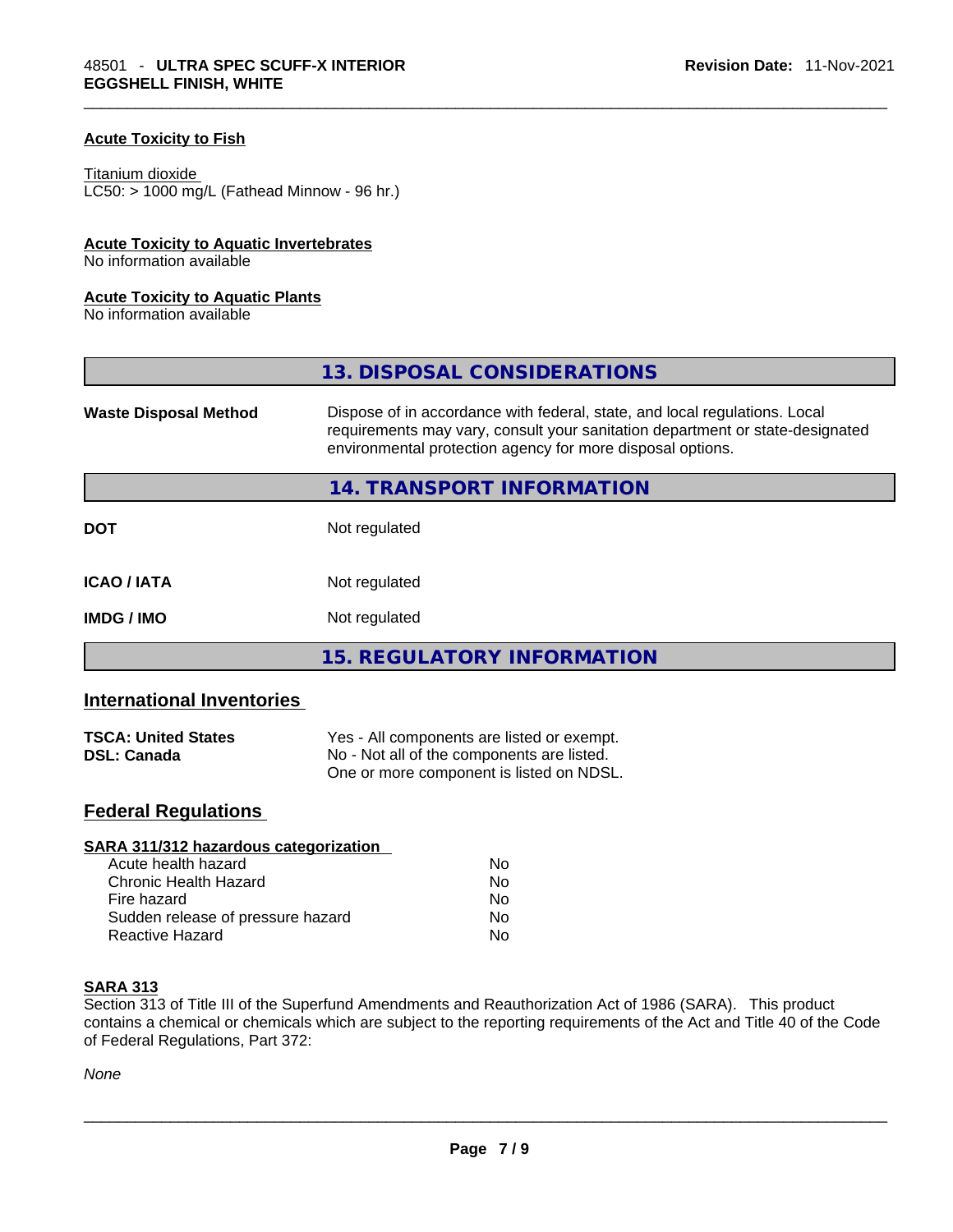**Clean Air Act,Section 112 Hazardous Air Pollutants (HAPs) (see 40 CFR 61)**

This product contains the following HAPs:

*None*

# **US State Regulations**

### **California Proposition 65**

**A** WARNING: This product can expose you to chemicals including Methyl isobutyl ketone, which are known to the State of California to cause cancer and birth defects or other reproductive harm. For more information go to www.P65Warnings.ca.gov.

### **State Right-to-Know**

| $\sim$<br>$ -$<br>чань             | MK | <b>LOFCOL</b><br><b>Nev</b> | .<br>Ήс |
|------------------------------------|----|-----------------------------|---------|
| $- \cdot$ .<br>dioxide<br>⊥itanıum |    |                             |         |

# **Legend**

X - Listed

# **16. OTHER INFORMATION**  Note: The PPE rating has intentionally been left blank. Choose appropriate PPE that will protect employees from the hazards the material will *present under the actual normal conditions of use.*  **HMIS** - **Health:** 1 **Flammability:** 0 **Reactivity:** 0 **PPE:** - **HMIS Legend** 0 - Minimal Hazard 1 - Slight Hazard 2 - Moderate Hazard 3 - Serious Hazard 4 - Severe Hazard \* - Chronic Hazard X - Consult your supervisor or S.O.P. for "Special" handling instructions.

*Caution: HMISÒ ratings are based on a 0-4 rating scale, with 0 representing minimal hazards or risks, and 4 representing significant hazards or risks. Although HMISÒ ratings are not required on MSDSs under 29 CFR 1910.1200, the preparer, has chosen to provide them. HMISÒ ratings are to be used only in conjunction with a fully implemented HMISÒ program by workers who have received appropriate HMISÒ training. HMISÒ is a registered trade and service mark of the NPCA. HMISÒ materials may be purchased exclusively from J. J. Keller (800) 327-6868.* 

 **WARNING!** If you scrape, sand, or remove old paint, you may release lead dust. LEAD IS TOXIC. EXPOSURE TO LEAD DUST CAN CAUSE SERIOUS ILLNESS, SUCH AS BRAIN DAMAGE, ESPECIALLY IN CHILDREN. PREGNANT WOMEN SHOULD ALSO AVOID EXPOSURE. Wear a NIOSH approved respirator to control lead exposure. Clean up carefully with a HEPA vacuum and a wet mop. Before you start, find out how to protect yourself and your family by contacting the National Lead Information Hotline at 1-800-424-LEAD or log on to www.epa.gov/lead.